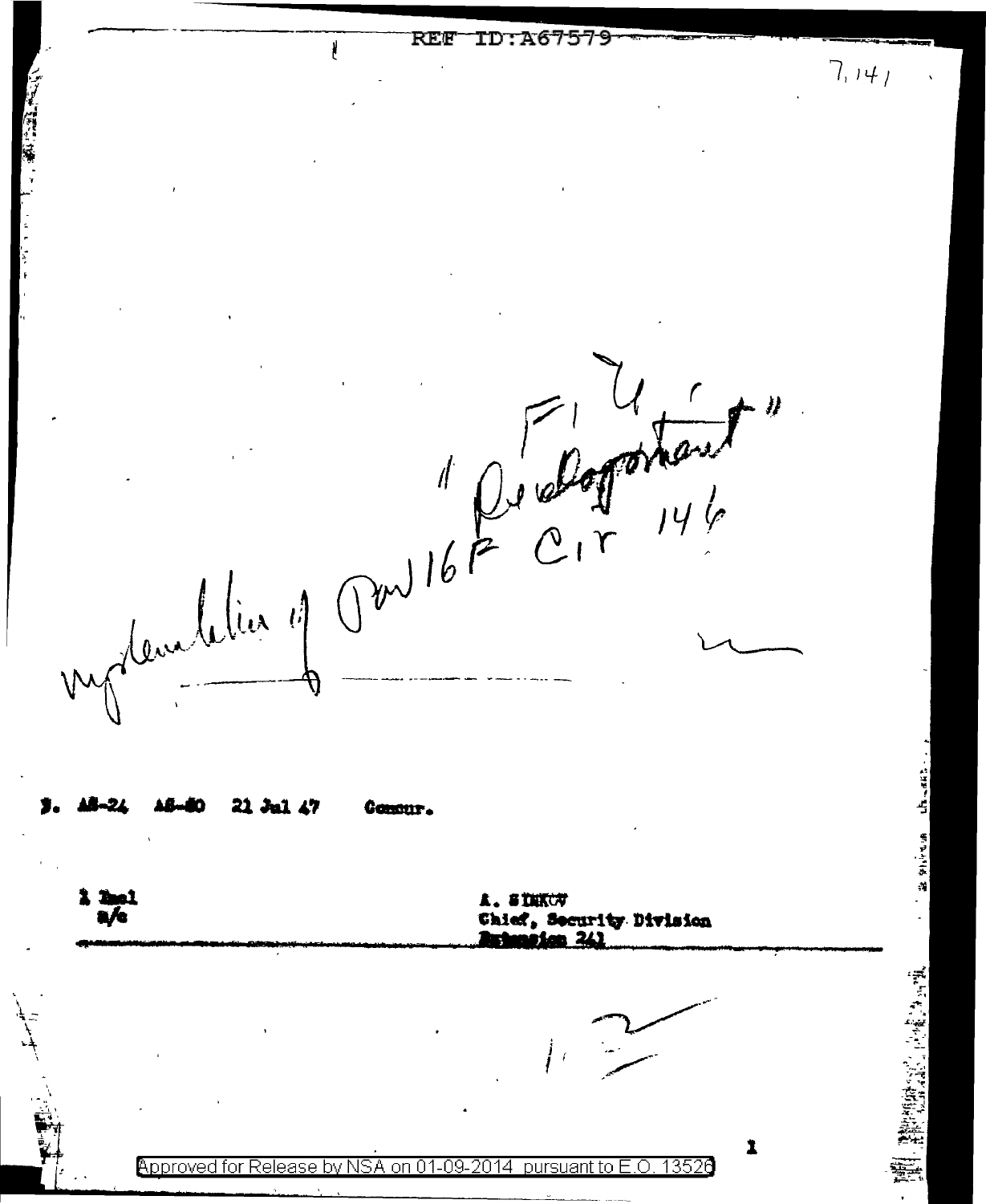F. U. y mel.

Ğ

 $7^{141}$ 

1, 19-22 AS-50 18 Aug 47 Proposed Progres for Selected ED Civilian Magineers

1. It is recommended that a program for War Department eivilian engineers. as eutlined in the inclesed correspondence, be initiated.

A. It is beliaved that such a program would be very valuable to this Agency. insantch as a thorough knowledge of the responsibility and duties of the Research and Development Division would permit a sore eficient exchange of communications and ideas.

**3.** It should also permit a more thorough understanding of concurrent develgpæent by ether technicel sgenoies, and should encourage more successful liaison with these agencies, with a consequent betterment of our developmental program.

4. While it is very true that the services of the individuals selected would be lost to their respective technical services during the period of their tours. it is considered that the resultant knowledge would more than pay for this loss of time.

5. It is believed advisable that personnel from technionl services having milied interests should be permitted to attend these tours concurrently. For amample, the Aray Security Agency, Signal Corps Ingineering Laboratories and the Mactronics Division of the Air Material Carpard would be one combination that should prove of value. Fot only would knowledge be gained concerning Research and Development Division, but a be ter knowledge would be gained concerning the activities and programs of the clossly ralated technical services.

1 Inal Capy of Carrier Sheet from  $AB = 22$ , 7 Aug  $A7$ , subj as above, w/l incl **A. STREOT** Chief, Security Division **Extension 241** 

1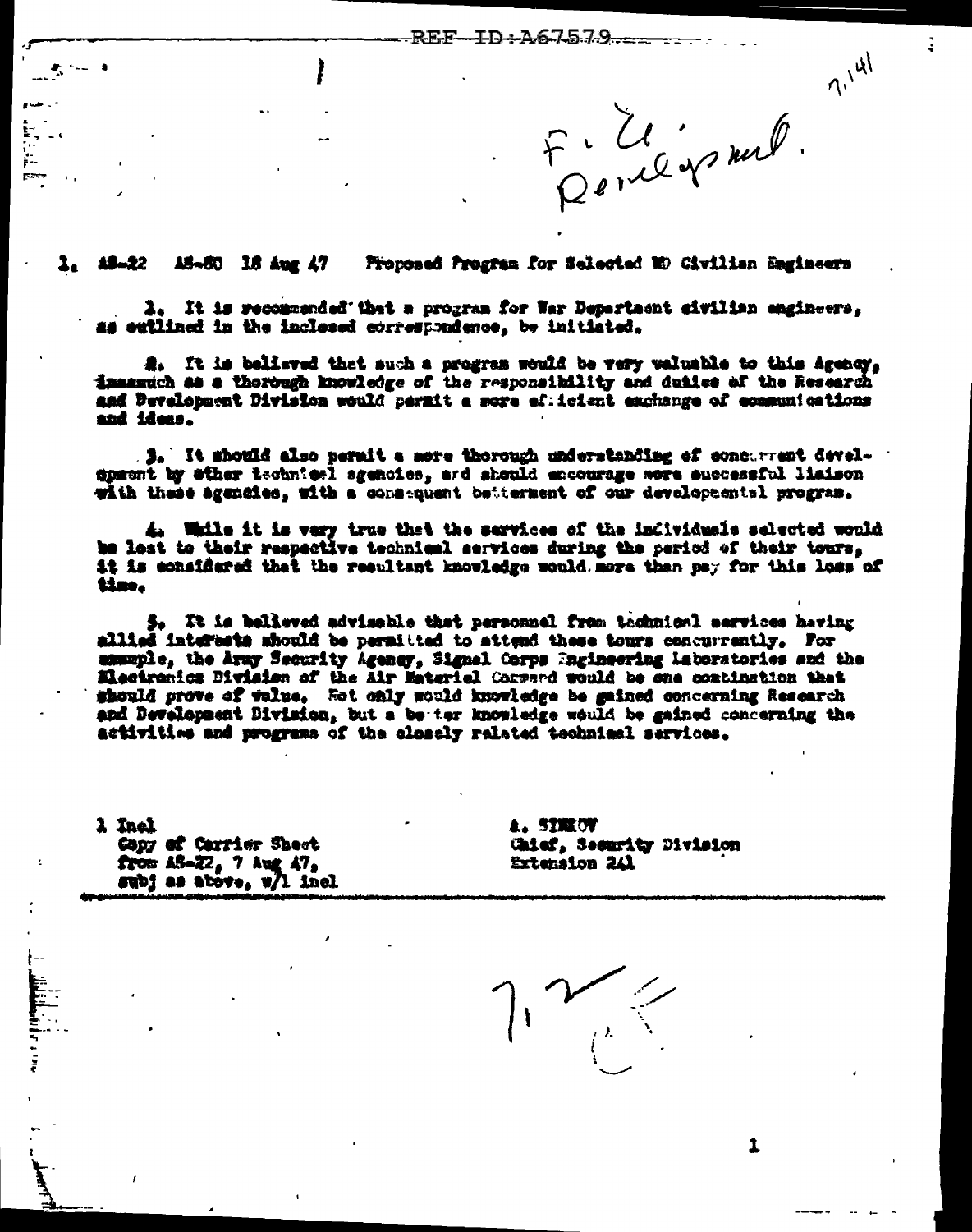| È. | $\mathbf{r}$ |                                           |           |          | REF | ID:A67579                                                           |
|----|--------------|-------------------------------------------|-----------|----------|-----|---------------------------------------------------------------------|
|    |              |                                           |           |          |     |                                                                     |
|    | ı.           | <b>AS-70</b><br><b>AS-80</b><br>$13 - 90$ | $45 - 22$ | 7 Aug 47 |     | Proposed Program for Selected<br>WD Civilian Engineers              |
|    |              |                                           |           |          |     | Major Shaughnessy/458                                               |
|    |              |                                           |           |          |     |                                                                     |
|    |              |                                           |           |          |     | Your comments on the attached D/F, subject as above, are requested. |

1 Incl  $D/F$ , dtd 25 July 47<br>subject as above

أن المسلم المساحد المستقار المستقار المستقار المستقار المستقار المستقار المستقار المستقار المستقار المستقار ال<br>المستقار المستقار المستقار المستقار المستقار المستقار المستقار المستقار المستقار المستقار المستقار المستقار ال

 $dcl$ 

 $/a$  PEN<br>PAUL E. NEFF Lt. Colonel, Signal Corps<br>Acting Deputy Chief, ASA<br>Extension 498



**GOPY**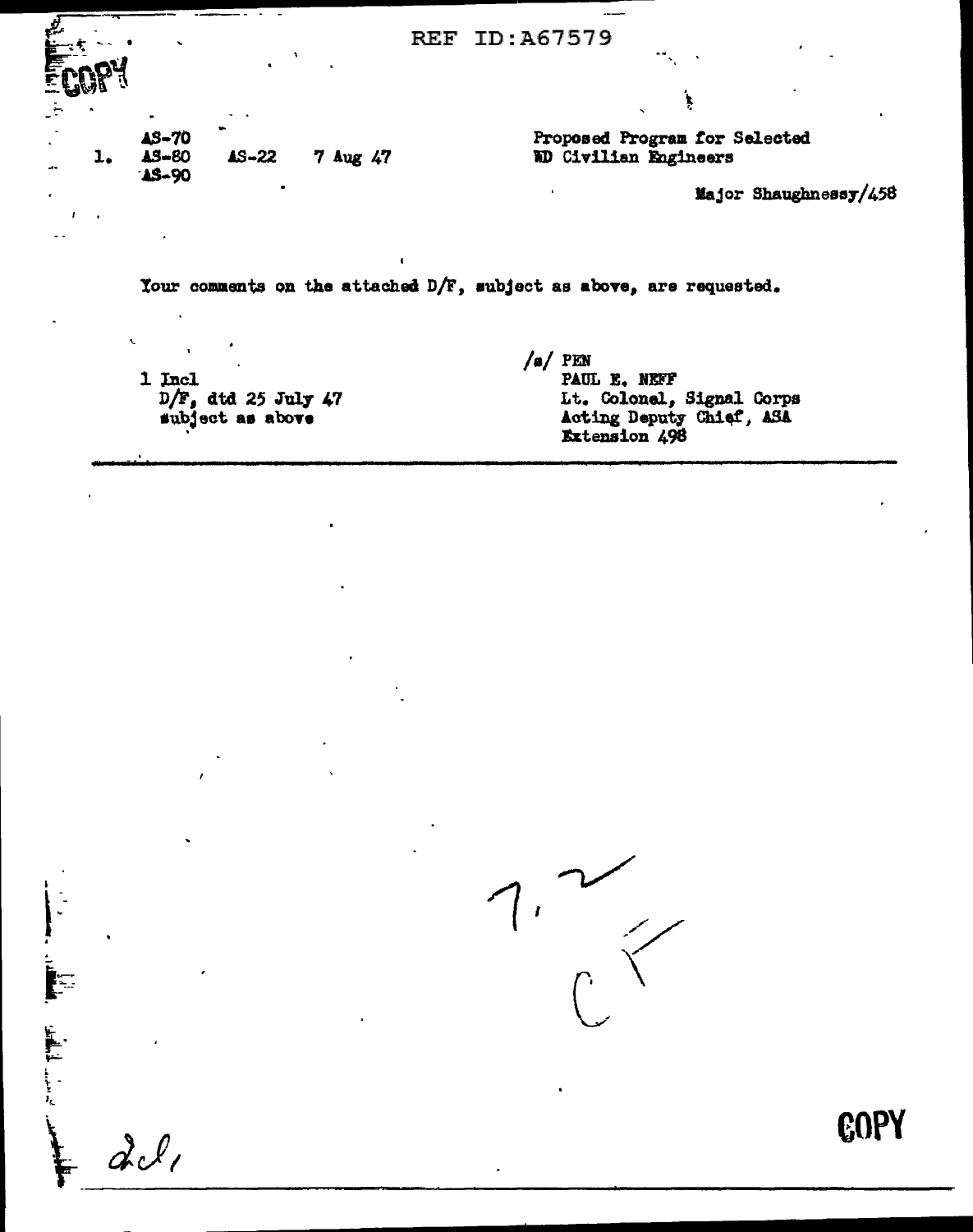RD/C 161 Proposal

Proposed Program for Selected WD Civilian Engineers Dir/R&DD

Colonel Uhrhano/rc/538

Ch/Ord (Attn: Brig. Gen H. B. Sayler) CSigO (Attn: Col. James Willis) Ch/ASA (Attn: Col H. G. Hayes) QMG (Attn; Brig. Gen. W. H. Middleswart) Ch/Engrs (Attn: Col. J. A. Ostrand) Ch/TC (Attn: Lt. Col. W. H. Kennett) Ch/CmlC (Attn: Col. C. E. Loucks)<br>Ch/MedD (Attn: Col. W. S. Stone) CG, AAF (Attn: brig. Gen A. R. Crawford)

1. A civilian engineer in a staff position in one of the War Department's Field Research and Development agencies recently inquired whether he might, as a reserve officer, be ordered to active duty in the Research and Development Division. WDGS. for a short period. His expressed reason was that he would like to become more familiar with the organization and policies governing War Department and Research and Development activities and thereby enhance his own value to his Service in his present assignment.

2. This informal inquiry has given rise to some discussion in this Division leading to the following question. Would it be a good idea to establish some sort of program or policy under which selected civilian scientists, engineers, or administrators could be ordered to temporary duty, either on an active duty officer status or as civilians, with this Division of the WDGS?

3. Assuming that the individuals under consideration who could profit most by such a tour would be those assigned to field installations the following considerations are offered?

a. As a practical matter not more than about six could be handled at one time. Space and administrative facilities arelimiting factors.

b. Acquaintance and general orientation would take about three weeks and for six individuals would occupy on the average the equivalent of about three fulltime members of the Division staff.

c. The accomplishment of any productive work by the individual on temporary duty would require his assignment for an average of one additional month, making the total minimum tour about eight weeks.

4. Possible advantages to be gained:

a. Better personal acquaintance between staff and operating echelons with resulting better mutual understanding of problems.

b. Possible solution of some of the specific Technical Service problems which may require change or clarification of War Department policy.